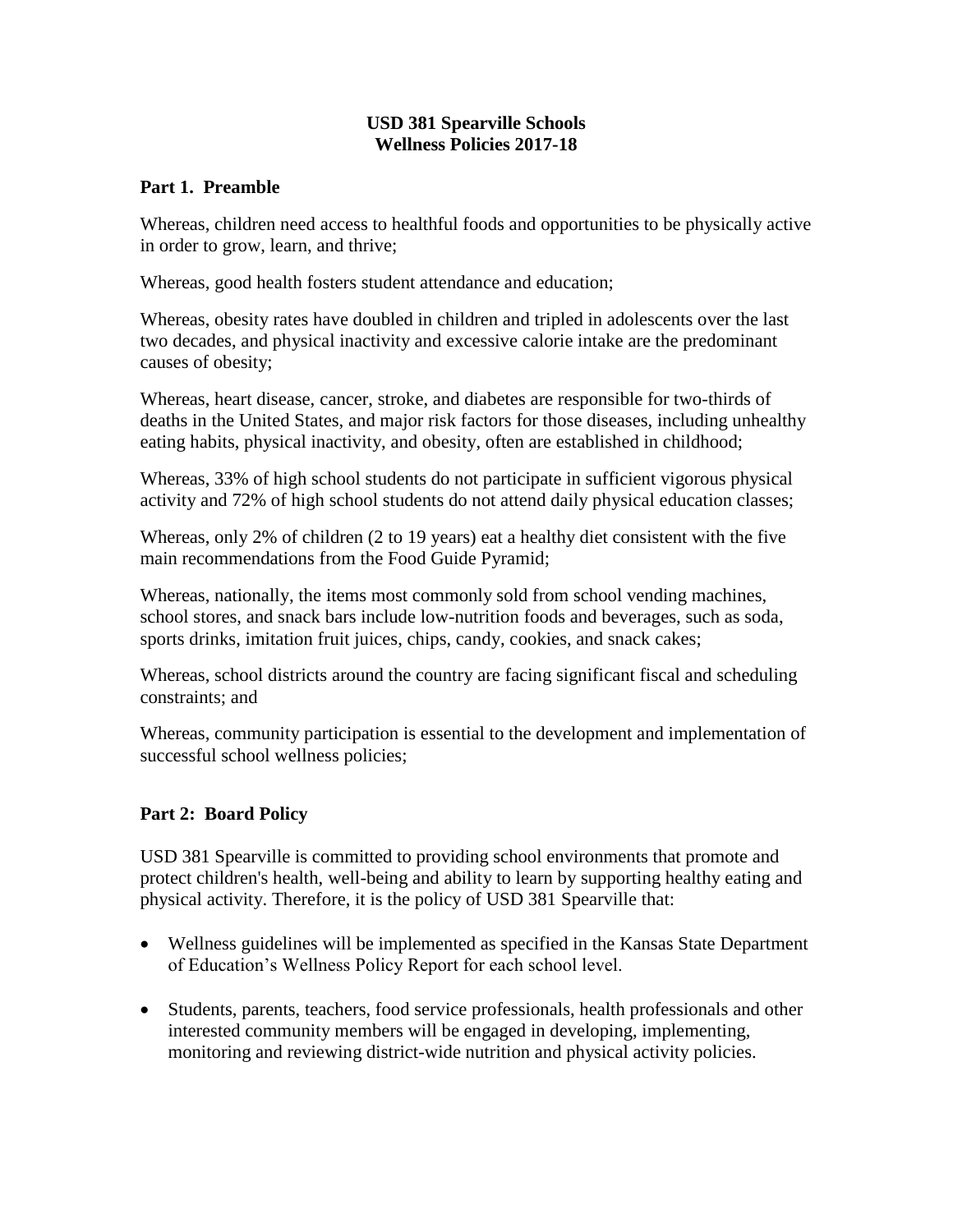- All students in grades K-12 will have opportunities, support and encouragement to be physically active on a regular basis.
- Foods and beverages sold or served at school will meet the nutrition recommendations of the *U.S. Dietary Guidelines for Americans*.
- Qualified child nutrition professionals will provide students with access to a variety of affordable, nutritious, and appealing foods that meet the health and nutrition needs of students;
- Students will be provided with adequate time to eat in settings that are clean, safe, and pleasant.
- To the maximum extent practicable, all schools in our district will participate in available federal school nutrition programs.
- Schools will provide nutrition education and physical education to foster lifelong habits of healthy eating and physical activity, and will establish linkages between health education, school nutrition programs and related community services.

# Spearville USD 381 Wellness Policies

Spearville is committed to providing school environments that promote and protect children's health, well-being and ability to learn by supporting healthy eating, nutrition education, physical activity and integrated school based wellness. Therefore, it is the policy of Spearville USD 381 that:

# **Policies in Place:**

# **Nutrition Education**

- Active learning experiences are provided such as involving students in food preparation or other hands-on activities.
- Integrate nutrition education into other core subjects such as math, science, language arts, and social sciences, as well as in non-core and elective subjects.
- Include nutrition and health posters, signage, or displays in the cafeteria food service and dining areas, classrooms, hallways, gymnasium, and/or bulletin boards that are rotated, updated or changed quarterly.
- All students in grades K-12, including those with disabilities, special health care needs and in alternative education settings, will have the opportunity to participate in culturally relevant participatory activities and a variety of learning experiences that support development of healthful eating habits that are based on the most recent Dietary Guidelines for Americans and evidence-based information.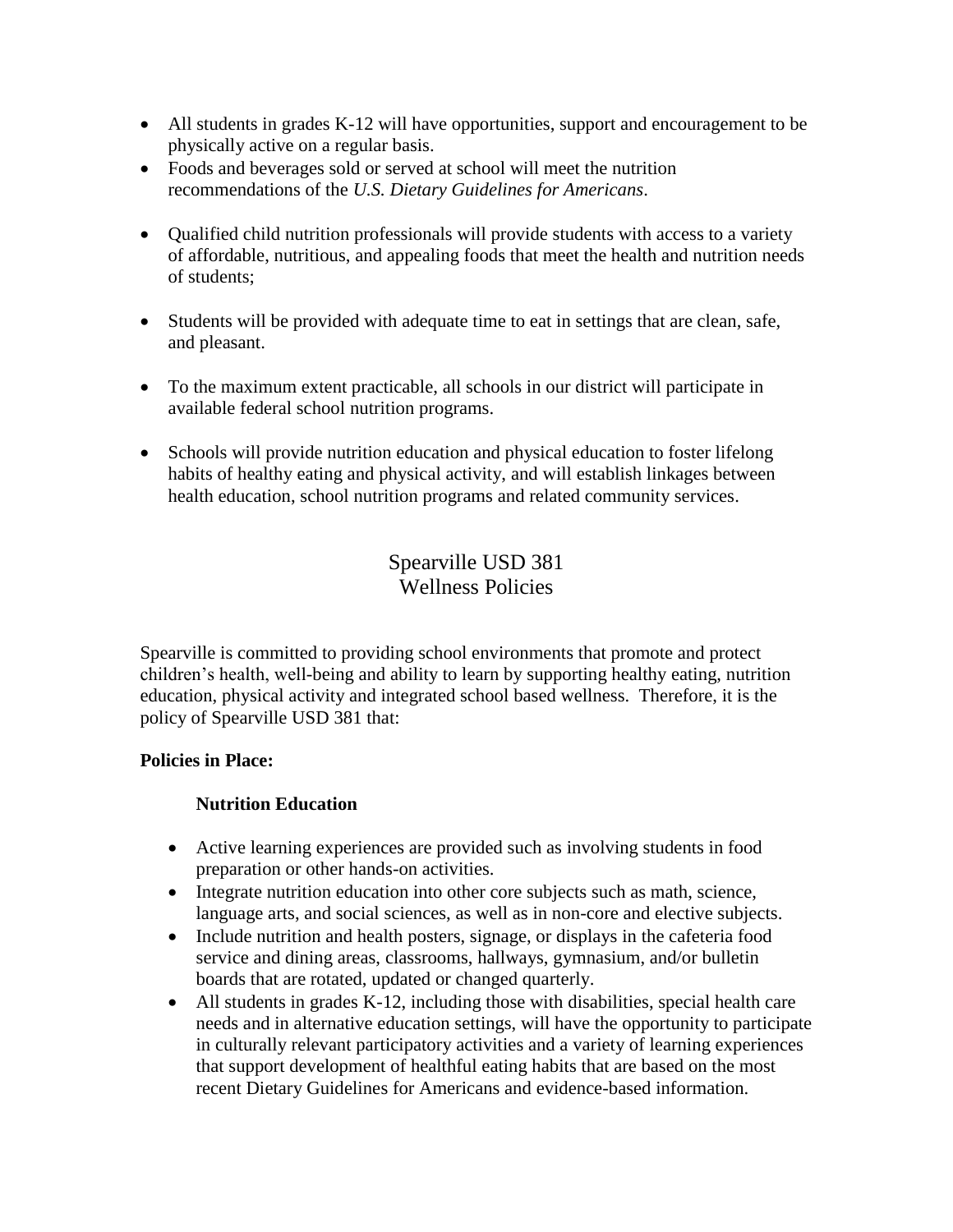• Include nutrition education as part of health education classes and/or stand-alone courses for all grade levels, including curricula that promote skill development.

### **Nutrition Promotion**

- School promotes participation in the National School Lunch Program (NSLP) and School Breakfast Program (SBP) if applicable and to choose nutritious foods and beverages throughout the day. Menus are posted on school website and/or distributed to families via another method.
- Students provide input on foods offered in the cafeteria.
- Students learn about the nutrition requirements for school meals and some students are involved in helping plan menus.

### **Physical Activity**

# **General Guidelines**

- $\bullet$  All students in grades K 12, including those with disabilities, special health care needs and in alternative education settings, have the opportunity to participate in moderate to vigorous physical activity at least 2 times per week during the entire school year.
- All students in grades K 12, including those with disabilities, special health care needs and in alternative education settings, have the opportunity to participate in moderate to vigorous physical activity 3 or more times per week during the entire school year.
- Physical activity facilities in and on school property are safe with sufficient ageappropriate equipment for all students, including those with disabilities. Adequate adult supervision is provided.
- School prohibits the use of physical activity as a punishment. Schools prohibit withholding physical activity, including recess and physical education, as punishment.
- School offers lifetime physical activity that teaches basic motor skills, enhances knowledge of concepts related to movement needed to achieve and maintain health. Students learn the benefits of and an appreciation for regular physical activity.

#### **Throughout the Day**

 Structured physical activity opportunities, in addition to physical education and recess (where applicable), are encouraged for all students.

# **Physical Education**

• The physical education curriculum is sequential and consistent with Kansas State Board of Education approved physical education teaching standards for prekindergarten through grade 12.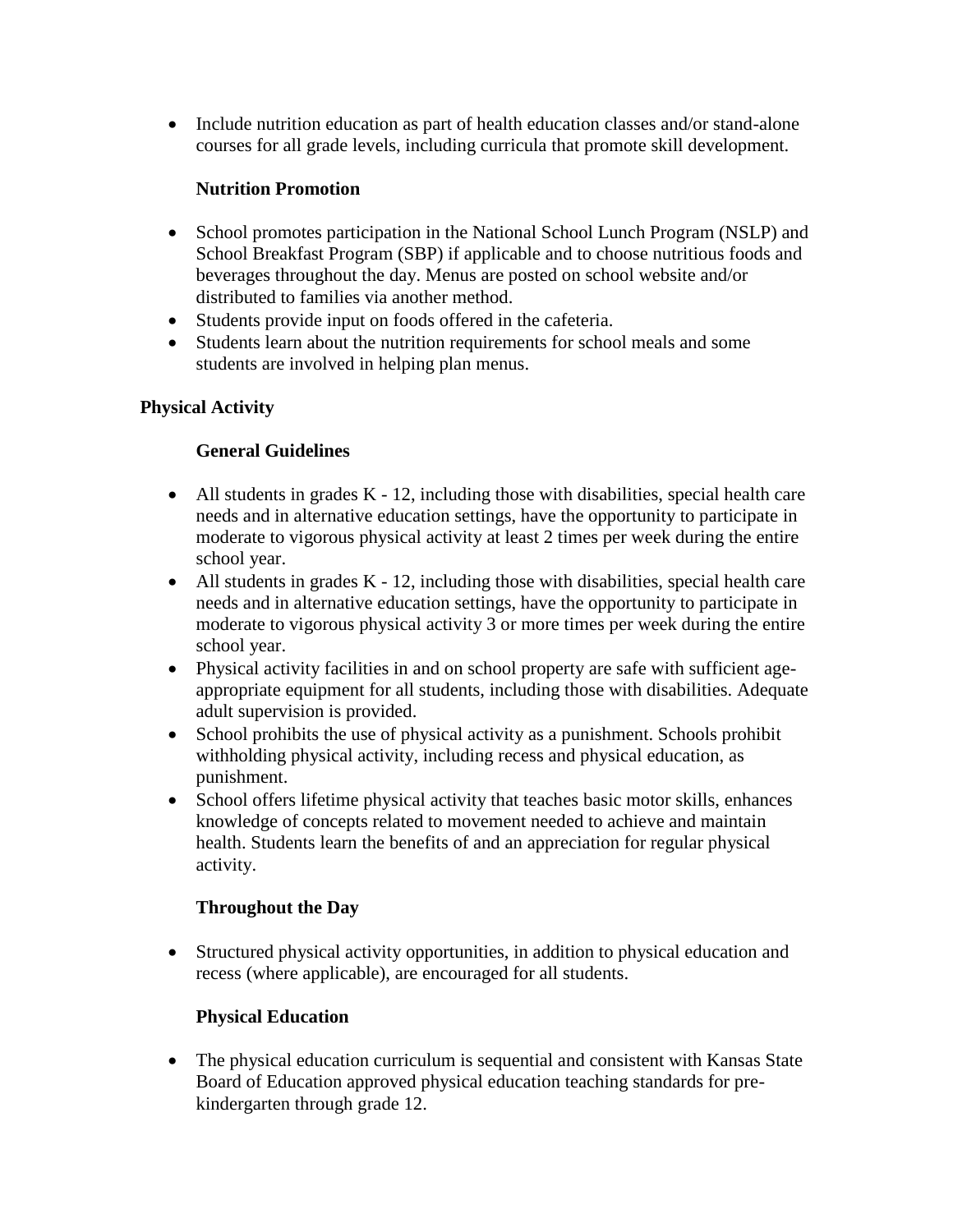- High school students are provided structured physical education in at least 1 course required for graduation.
- Physical education curriculum encourages a multi-dimensional fitness assessment.
- Physical education is taught by teachers licensed by the Kansas State Department of Education.

### **Family & Community**

- Community members are provided access to the school's outdoor physical activity facilities.
- Community members are provided access to the school's indoor and outdoor physical activity facilities at specified hours.

#### **Integrated School Based Wellness**

### Ge**neral Guidelines**

- Annually partner with community health agencies/organizations and/or allow community use of school facilities for wellness activities.
- Each semester, partner with community health agencies/organizations and/or allow community use of school facilities for wellness activities.
- Quarterly, partner with community health agencies/organizations and/or allow community use of school facilities for wellness activities.

#### **Nutrition**

#### **General Guidelines**

- Substitutions are provided for students with medical disabilities identified by a licensed physician that require meal modifications per the signed Meal Modification Form.
- The food service area is clean, orderly, and has an inviting atmosphere.
- All school food service personnel receive required food safety training at a minimum of every 5 years. Continuing education training for all food service personnel meets federal and state requirements.
- The dining area has seating to accommodate all students during each serving period.
- High School: Closed campus. Students must remain at school during lunch periods.
- The dining area has adult supervision.
- The dining area has food service personnel and supervisory staff use positive communication cues with students to promote consumption of foods served as part of Child Nutrition Programs.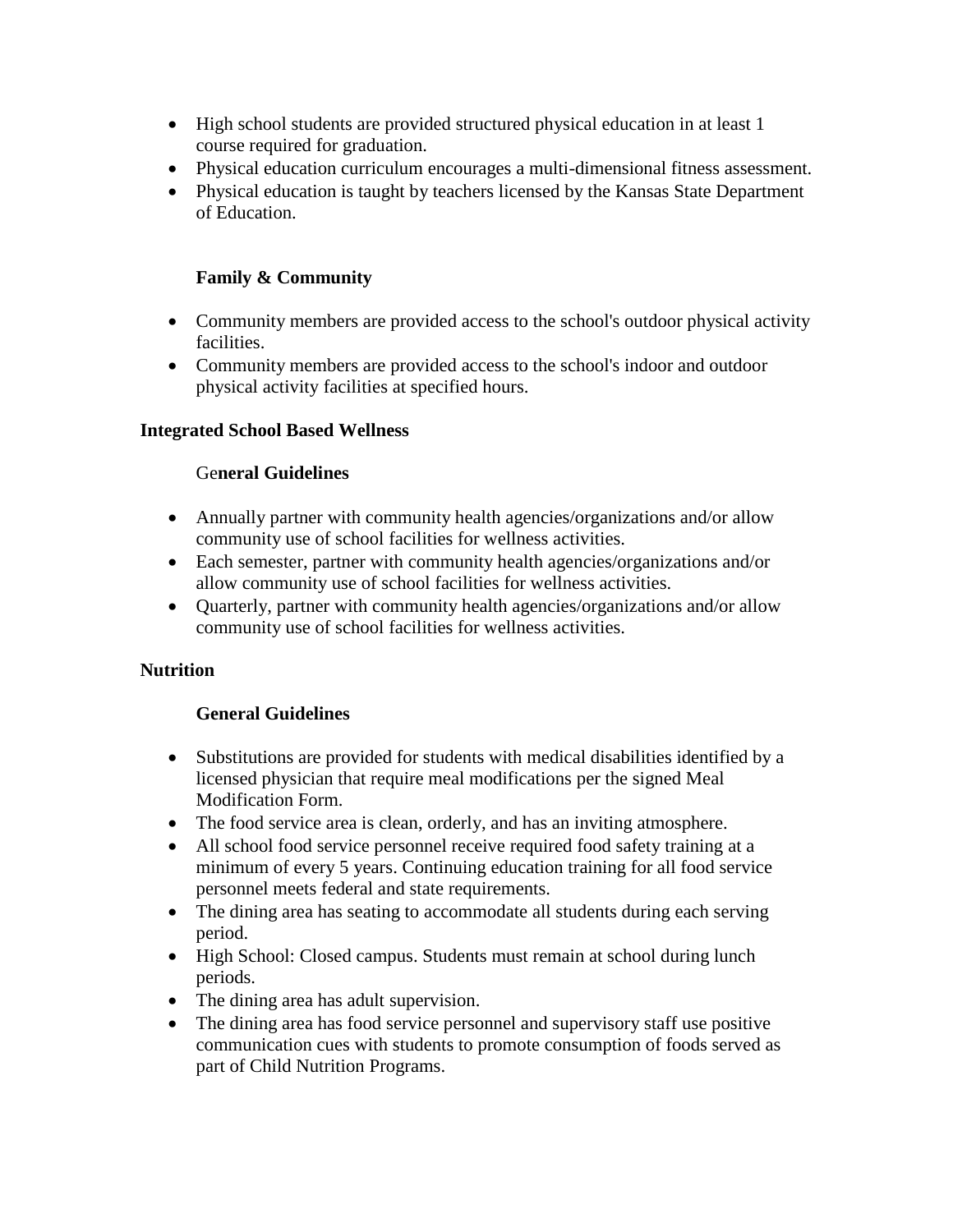- The dining area had adults model healthy eating in the dining areas and encourage students to taste new and/or unfamiliar foods.
- The students are allowed to converse with one another at least part of the meal time.
- Mealtime conversation is not prohibited for the entire meal time as disciplinary action.
- Reimbursable meals and/or parts of a reimbursable meal are not withheld or denied as a disciplinary action.
- One "Smarter Lunchroom" or a Behavioral Economics technique is used on the serving line to encourage healthy choices by students.
- Identify content of reimbursable lunch and breakfast near or at the beginning of the serving line(s).

#### **Breakfast**

- All school breakfasts comply with USDA regulations and state policies.
- At least three different fruits are offered each week on three different days. At least one fruit per week is served fresh.
- Students have at least 10 minutes "seat time" to eat breakfast (not including time spent walking to and from class or waiting in line).

### **Lunch**

- All school lunches comply with USDA regulations and state policies.
- At least five different fruits are offered each week. Four fruits per week are served fresh.
- Offer an additional 1 cup<sup>\*</sup> vegetable offering weekly from any of three vegetable subgroups (dark-green, red/orange, dry beans and peas).
- Students have at least 20 minutes "seat time" to eat lunch not including time spent walking to/from class or waiting in line.

# **All Food Sold in Schools**

- All foods and beverages sold in schools are in compliance with USDA's Smart Snacks in School "All Foods Sold in Schools" Standards from the midnight before to 30 minutes after the end of the official school day.
- No energy drinks are sold on school property from midnight before to 30 minutes after the end of the official school day.

# **During the School Day**

• Students have access to free drinking water throughout the school day, including during meal service. Hygiene standards for all methods delivering drinking water will be maintained.